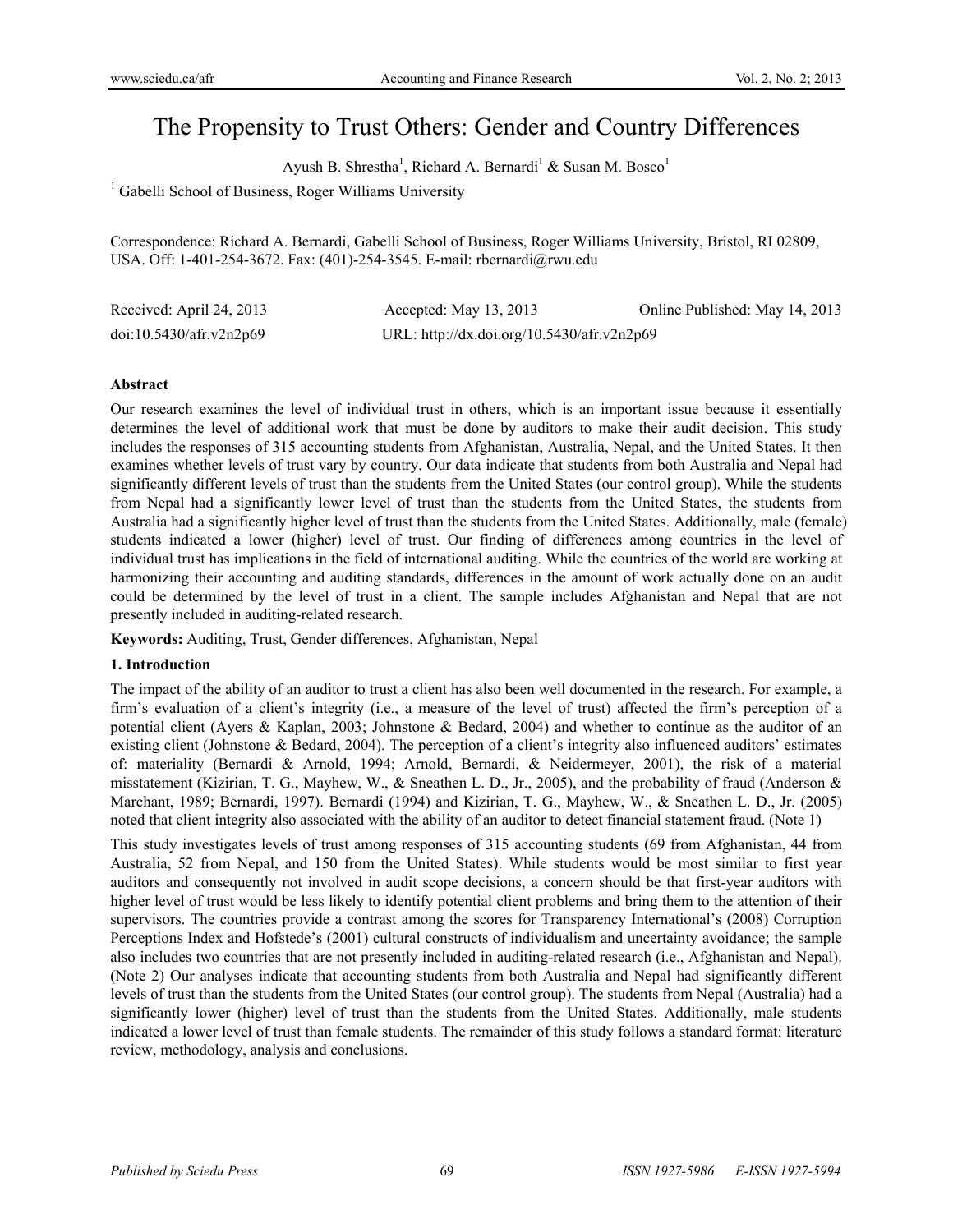# **2. Literature Review**

# *2.1 Trust: An Overview*

*Webster's New Universal Unabridged Dictionary* (1983, p. 554) defines trust as being the "assumed reliance on the character, strength, or truth of someone or something".

Therefore, trust in other individuals to act in one's best interests is basic to a functioning society; for example, the trust an individual must have for their doctor and hospital. For the patient, Hall (2006) maintains that this trust is very personal and is limited to a specific physician (person). Studies find a positive correlation between trust (i.e., expectations about the relationship, based in part on past experiences) and satisfaction (i.e., approval or disapproval of the physician's efforts). However, the type of personal trust established between a patient and physician is not possible throughout society; for example, investors cannot establish the same level of trust in the marketplace.

Yamagishi and Kakiuchi (2000) indicate that the act of trust involves assessing another person's trustworthiness; when a person trusts another person, he/she becomes vulnerable to the actions of the person trusted. Rousseau, Sitkin, Burt, and Camerer (1998, p. 395) maintain that trust is a "psychological state comprising the intention to accept vulnerability based upon positive expectations of the intention or behavior of another." Rosanas and Velilla (2003) suggest that personal trust develops when one of the individuals involved not only considers his/her personal interests but also takes a "genuine interest in the results for the other, this will create loyalty on the part of the other" (p. 57). Rempel, Holmes, and Zanna (1985) found that "the belief that one's partner will act in loving and caring ways whatever the future holds" (i.e., trust) was associated with the success of a close relationship for a sample of dating and married couples.

Dirks and Ferrin (2002, 614) note that trust has been associated with employees' belief in the level of "perceived fairness or justice in the organizational practices or decisions" of the leader. Dirks and Ferrin (613) suggest that, while high trust in a leader can lead to high job satisfaction, when one does not trust his/her leader, the intentions to consider quitting increase because:

[T]hey may be concerned about decision that the leaders might make (owing to perceptions of lack of integrity, fairness, honesty, or competence) and not want to put themselves at risk".

While Dirks and Ferrin studied trust in leadership, the notion of trust can also be applied to auditing in which the auditor must evaluate how much the client can be trusted. For example, Lee and Welker (2008) suggest that experienced auditors may develop skills to identify when a client is trying to deceive them. For example, Satava, Caldwell, and Richards (2006, pp. 279-281) suggest that requiring business ethics courses in undergraduate education, which are reinforced with continuing professional education in business ethics, are necessary to focus auditors on principles-based rather than rules-based ethics. Dirks and Ferrin's (2002, 621) meta-analysis findings include that trust in leadership associated work attitudes and job performance; in auditing terms, the level of professional skepticism and the scope of the audit.

# *2.2 Trust and Auditors' Judgments*

Shaub (1996) also indicates that experience with the client and situational factors are important in determining the level of trust in the client; he suggests that an auditors' ability to calibrate the appropriate level of trust positively associates with the breadth of the auditor's exposure to a variety of experiences and training. For example, Rose (2007) found that less trusting auditors were more likely to be skeptical about perceived evidence of aggressive reporting. Goodwin (1999) found that auditors' sensitivity to client integrity (i.e., the trust an auditor has in their client) affected auditors' decision such as assessments of audit risk (Ponemon & Gabhart, 1993; Beaulieu, 2001). (Note 3) While Krambia-Kapardis (2002) found that client integrity was significant with respect to perceptions of the relevance of the information, Kizirian Mayhew, and Sneathen (2005) found that auditors required more persuasive audit evidence (i.e., more external information) when management integrity was perceived as being low (i.e., auditors' did not trust the client).

Auditors' perceptions of client integrity affected the evaluations of engagement risk for a potential new client (Ayers & Kaplan, 2003; Johnstone & Bedard, 2004) as well as the decision to continue with an established client (Johnstone & Bedard, 2004). Auditors' estimates of the level of materiality on an audit engagement were influenced by client integrity (Bernardi & Arnold, 1994; Arnold et al., 2001). During the audit, perceptions of client integrity influenced auditors' estimations of the risk of material misstatement (Kizirian, T. G., Mayhew, W., & Sneathen L. D., Jr., 2005), auditors' detection of fraud (Bernardi, 1994; Kizirian, T. G., Mayhew, W., & Sneathen L. D., Jr., 2005) as well as estimates of the probability of fraud (Anderson & Marchant, 1989; Bernardi, 1997). Mautz and Sharaf (1961, p. 29) suggest that auditors who note indications that a client's management is "questionable, he is likely to apply more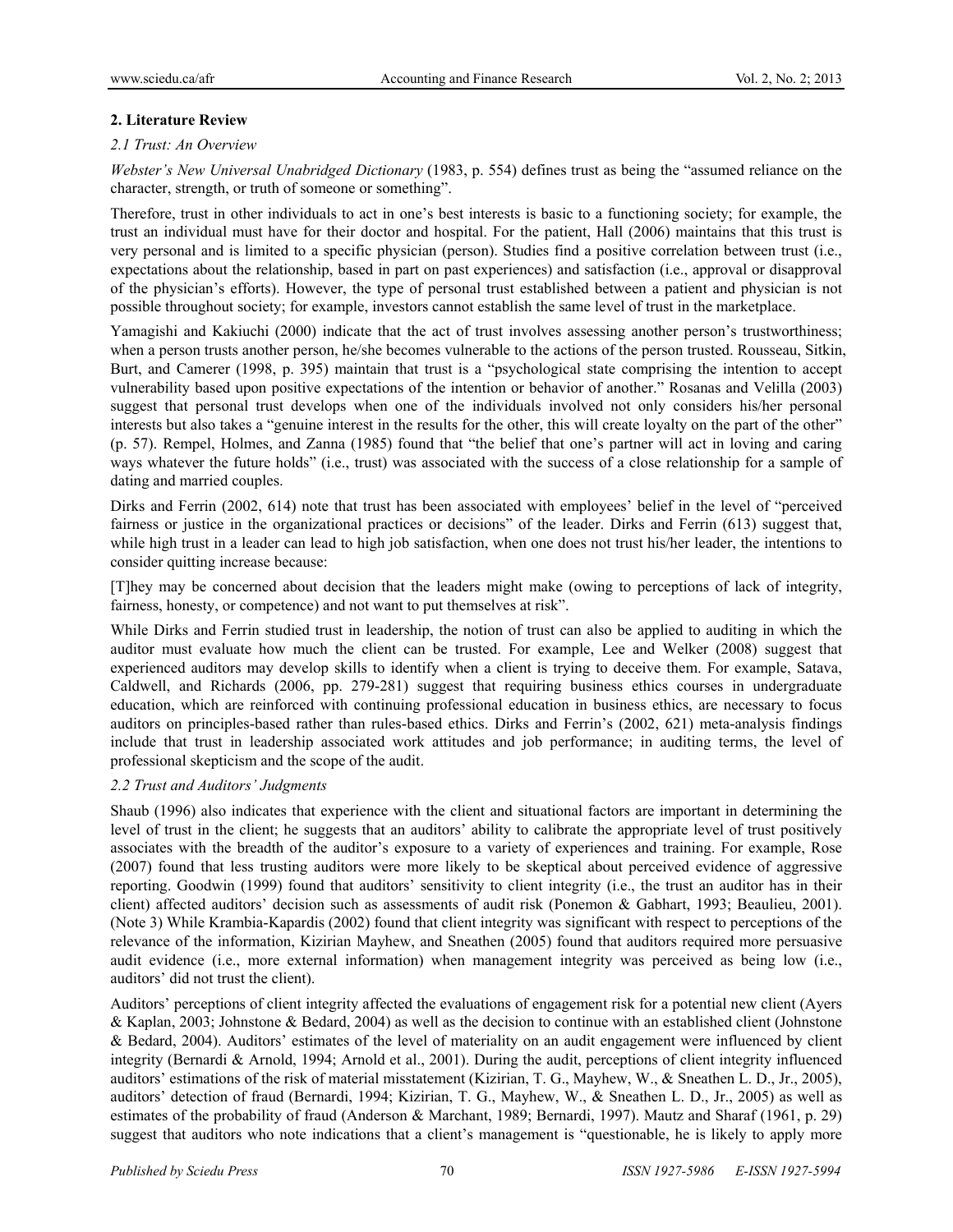rigorous procedures." Munter and Ratcliffe (1998), Albrecht and Willingham (1993), and Loebbecke, Eining, and Willingham (1989) provide lists of attitudes and ethical values that are indicative of management's integrity, which could lead to management fraud:

- (1) Management operating and financing decisions are dominated by a single person.
- (2) Management's attitude towards financial reporting is unduly aggressive.
- (3) Management places undue emphasis on meeting earnings projections.
- (4) Management's reputation in the business community is poor.

Knapp and Knapp (2001) found that audit managers were more effective in assessing the risk fraud using analytical procedures than audit seniors; similarly, Bernardi found that audit managers were more effective at detecting fraud than audit seniors. For the Bernardi study, the detection rate for managers was increased when the managers reviewed their firms' estimates of client integrity (i.e., ability to trust the client's statements). Pincus (1990) and Bernardi (1994) found that auditors' prior beliefs about the existence of fraud were a significant factor in the detection of fraud. Finally, Kerler and Killough (2009) found that the level of an auditors' trust in the client increased (decreased) as an auditor became more (less) satisfied with the actions of the client. As the level of trust decreased for the auditors who were less satisfied with their clients, the level of the auditors' fraud-risk assessments increased. However, there was not an association between the increased levels of trust and fraud-risk assessments for auditors who were satisfied with their clients.

## *2.3 Gender Differences in Ethics/Trust*

Rempel et al. (1985) found that, while women tended to be more trusting across a series of components of trust, men tended to discriminate among these components. The literature on the Defining Issues Test and corporate decision-making suggests that women are more sensitive to the ethical cues that exist in an environment. Bernardi and Arnold (1997) found that female audit managers scored 12 points higher on the Defining Issues Test (i.e., a measure of ethical sensitivity) (Rest, 1979) than male managers and male and female audit seniors. Bernardi (1994) found that managers who scored higher on the Defining Issues Test (i.e., were more ethically sensitive) were more likely to detect fraud. Bernardi and Arnold (1994) noted that the level of materiality (i.e., how small an error would have to be) varied inversely with the managers' level of ethical sensitivity (as measured on the Defining Issues Test) on which female managers scored significantly higher.

Research also indicates that corruption is lower in countries in which women are more involved in public life (Swamy, Knack, Lee, & Azfar, 2001). For example, international research indicates that women are less likely to take bribes and condone taking bribes (Buchan, Johnson, & Croson, 2008). Golesorkhi (2006) found that North American women rated integrity significantly higher in their decision process than women from Europe and both women and men from Southeast Asia. Roxas and Stoneback (2004) found that female students were significantly more ethical than male students in a sample that included students from eight countries: Australia, Canada, China, Germany, the Philippines, Thailand, the Ukraine and the United States. However, there have been varying results regarding trust and gender, with some research indicating that women have slightly higher levels of trust (Feingold, 1994) to those that show that they have less trust because of their experience of discrimination in organizations (Alesina & LaFerrara, 2002). Given this, women's inherent level of trust may be less than men's level of trust, our first research hypothesis (all hypotheses stated in their alternate form) is:

H1: An accounting student's propensity to trust others will vary by gender.

## *2.4 Culture and Corruption*

Hofstede (2001, p. 112) maintains that individuals within a society have similar perceptions, which represent a:

[S]et of likely reactions of citizens with a common mental programming. . . . reactions need not be found within the same persons, but only statistically more often in the same society.

Of Hofstede's (2001) four cultural constructs, individualism and uncertainty avoidance are the constructs that are frequently associated with ethics research. Ethical behaviors "*reflect the values and beliefs of* [individuals'] *culture*" (Buller, Kohis, & Anderson, 1991, p. 768). Research findings indicate auditors from countries with higher uncertainty avoidance scores used lower materiality levels in their work (Arnold et al., 2001); Arnold, Bernardi, and Neidermeyer (1999) also found that the decision to do additional audit work associated positively with Hofstede's individualism construct. In a replication study of Hofstede's (1980) original work on culture, Smith (2002) found that the individualism construct derived from the responses of 1,000 staff members working for international accounting firms had a .75 correlation with Hofstede's (2001) data for individualism. Hofstede (2001) indicates that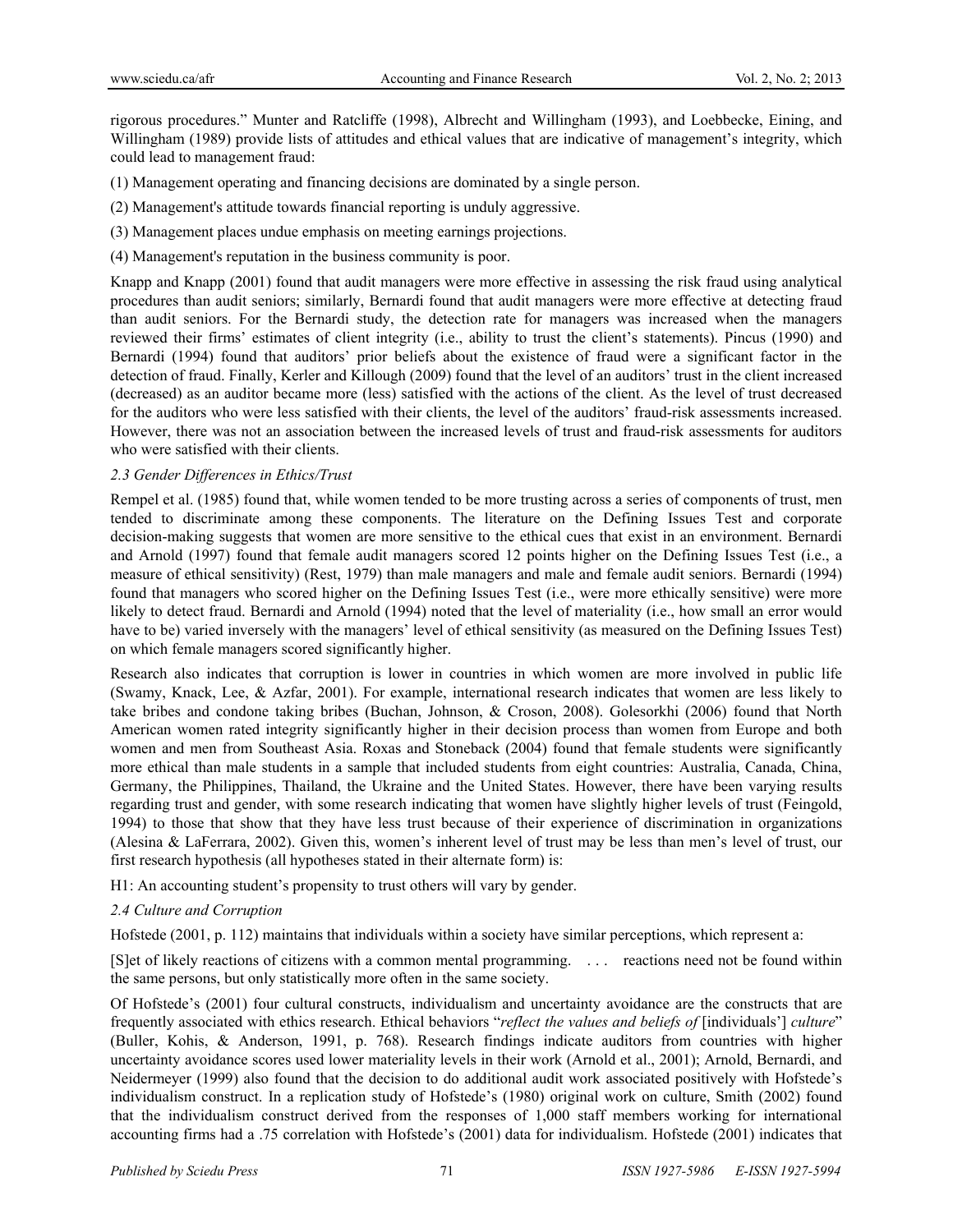uncertainty avoidance (p. 160) and individualism (p. 239) are related to trust:

Low Uncertainty Avoidance: Most people can be trusted.

High Uncertainty Avoidance: One can't be careful enough with other people, not even with family.

A consequence of particularist thinking is that in a collectivist society a relationship of trust should be established between two parties before they can do business.

One of the implications of the differences among cultures with respect to trust that Hofstede suggests is that workers should be made aware of the care an organization will provide – especially in a multicultural work force (Golesorkhi, 2006).

In an auditing context, Arnold et al. (2001) found that the level of an auditor's estimate of materiality varied with client integrity and uncertainty avoidance. Auditors examining a low-integrity client's statements assigned a lower level of materiality (i.e., demonstrating a lower level of trust) to the audit than did auditors examining a high-integrity client's financial statements. Additionally, auditors from high uncertainty avoidance countries assigned a lower level of materiality than did auditors from lower uncertainty avoidance countries. Arnold et al. (1999) found that the probability of doing more audit work decreased as the level of individualism increased (i.e., the auditor placed more emphasis on personal relationships – collectivism), which suggests our second hypothesis.

H2: An accounting student's propensity to trust others will vary by country.

## **3. Methodology**

## *3.1 Sample*

Our sample includes the responses of 315 accounting students (69 from Afghanistan, 44 from Australia, 52 from Nepal, and 150 from the United States). The data employed a trust questionnaire (Wrightsman, 1991) and a short demographic questionnaire; all of the data were gathered in early 2009. The data in Table 1 indicate that the four samples are approximately equivalent with respect to the male/female sample proportions: 44.9/55.1 percent for Afghanistan, 50.0/50.0 percent for Australia, 51.9/48.1 percent for Nepal and 48.0/52.0 percent for the United States.

|               | Afghanistan | Australia | Nepal | <b>USA</b> | Total/Avg. |
|---------------|-------------|-----------|-------|------------|------------|
| Men           |             |           |       |            |            |
| n             | 31          | 22        | 27    | 72         | 152        |
| $\frac{0}{0}$ | 44.9        | 50.0      | 51.9  | 48.0       | 48.3       |
| Women         |             |           |       |            |            |
| n             | 38          | 22        | 25    | 78         | 163        |
| $\frac{0}{0}$ | 55.1        | 50.0      | 48.1  | 52.0       | 51.        |
| Total         |             |           |       |            |            |
| $\mathbf n$   | 69          | 44        | 52    | 150        | 315        |
| $\frac{0}{0}$ | 21.9        | 14.0      | 16.5  | 47.6       | 100.0      |

Table 1. Gender Breakout by Country

The countries were selected from among those where the authors had contacts and/or acquaintances and thus were able to gather data there. The criteria used to select countries included that they provide a contrast among the scores for Transparency International's Corruption Perceptions Index (2008) and Hofstede's (1980) cultural constructs of individualism and uncertainty avoidance (Figure 1). (Note 4) Of Hofstede's cultural constructs of individualism and uncertainty avoidance, individualism provides the largest differentiation between the two sets of countries (Nepal and Afghanistan versus the United States and Australia) – 14 and 20 versus 89 and 91 (a space of 70 points). For uncertainty avoidance the space is only 10 points -- 46 and 51 versus 60 and 70. On a scale of 1 to 10 for the Corruption Perceptions Index, the space is 4.8 points – 1.3 and 2.7 versus 7.5 and 8.5. (Note 5)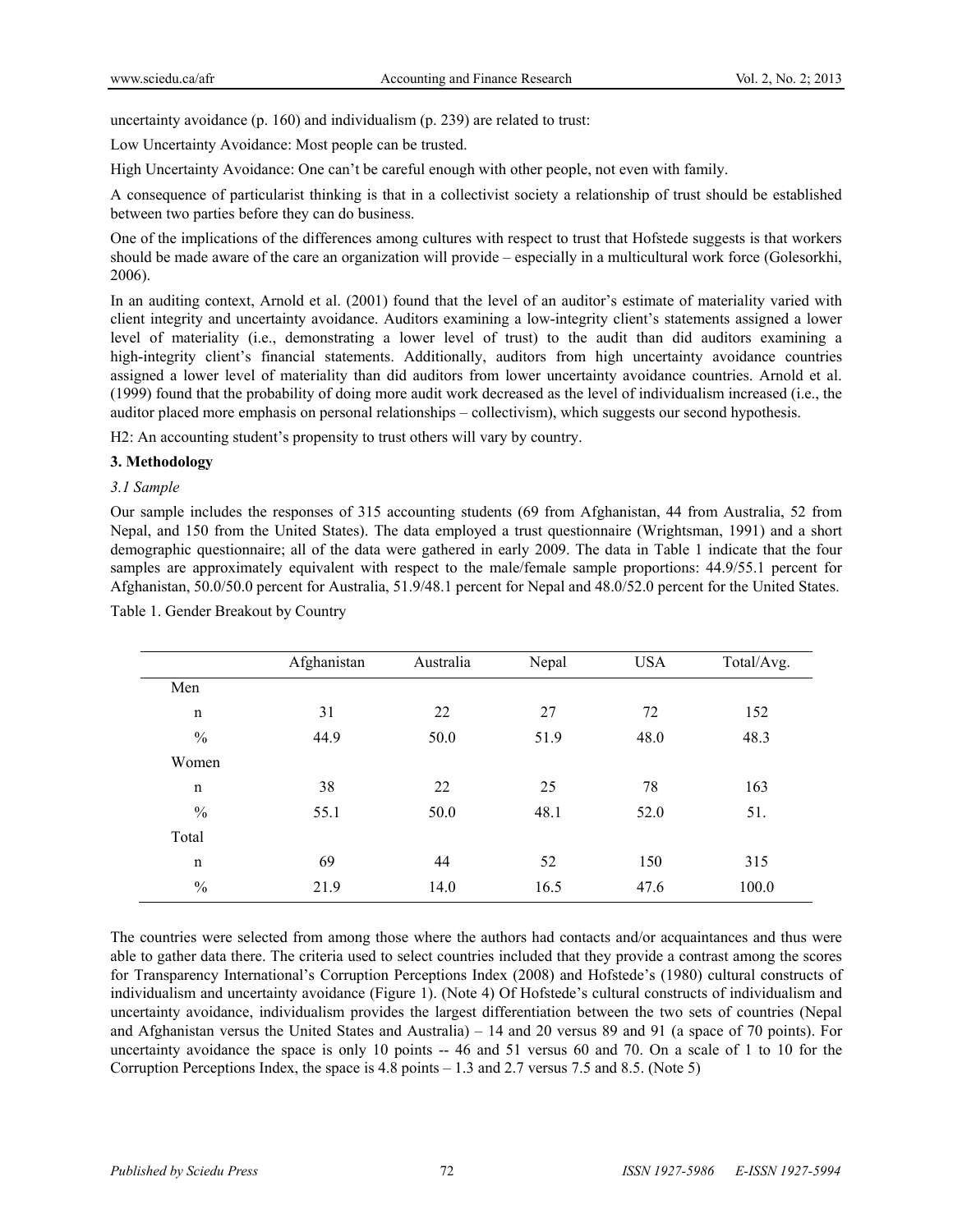| Panel A: Individualism (Hofstede, 2001, p. 215) |                                                                          |             |                                                         |                                                                                                 |           |             |       |                      |             |             |  |
|-------------------------------------------------|--------------------------------------------------------------------------|-------------|---------------------------------------------------------|-------------------------------------------------------------------------------------------------|-----------|-------------|-------|----------------------|-------------|-------------|--|
| NE(20)                                          |                                                                          |             |                                                         |                                                                                                 |           |             |       |                      |             |             |  |
| AF(14)                                          |                                                                          |             |                                                         |                                                                                                 |           |             |       |                      | AU (89)     | US(91)      |  |
| $11 - 20$                                       |                                                                          | $21 - 30$   | $31 - 40$                                               | $41 - 50$                                                                                       | 51-60     | 61-70       |       | 71-80                | 81-90       | 91-100      |  |
|                                                 |                                                                          |             |                                                         |                                                                                                 |           |             |       |                      |             |             |  |
|                                                 |                                                                          |             | Panel B: Uncertainty Avoidance (Hofstede, 2001, p. 151) |                                                                                                 |           |             |       |                      |             |             |  |
|                                                 |                                                                          |             |                                                         |                                                                                                 |           |             |       |                      |             |             |  |
|                                                 |                                                                          |             |                                                         |                                                                                                 | NE(60)    |             |       |                      |             |             |  |
|                                                 |                                                                          |             |                                                         | US(46)                                                                                          | AU(51)    | AF(70)      |       |                      |             |             |  |
| $11 - 20$                                       |                                                                          | $21 - 30$   | $31 - 40$                                               | $41 - 50$                                                                                       | 51-60     | 61-70       |       | 71-80                | 81-90       | 91-100      |  |
|                                                 |                                                                          |             |                                                         |                                                                                                 |           |             |       |                      |             |             |  |
|                                                 | Panel C: Corruption Perceptions Index (Transparency International, 2008) |             |                                                         |                                                                                                 |           |             |       |                      |             |             |  |
|                                                 |                                                                          |             |                                                         |                                                                                                 |           |             |       |                      |             |             |  |
|                                                 |                                                                          |             |                                                         |                                                                                                 |           |             |       |                      |             |             |  |
|                                                 | AU(1.3)                                                                  | US(2.7)     |                                                         |                                                                                                 |           |             |       |                      | NE(7.3)     | AF(8.5)     |  |
|                                                 | $1.1 - 2.0$                                                              | $2.1 - 3.0$ | $3.1 - 4.0$                                             | $4.1 - 5.0$                                                                                     |           | $5.1 - 6.0$ |       | $6.1 - 7.0$          | $7.1 - 8.0$ | $8.1 - 9.0$ |  |
|                                                 |                                                                          |             |                                                         |                                                                                                 |           |             |       |                      |             |             |  |
|                                                 |                                                                          |             |                                                         | Values in parentheses (brackets) are the country's corruption index (cultural construct values) |           |             |       |                      |             |             |  |
| AF                                              |                                                                          | Afghanistan |                                                         |                                                                                                 | NE        |             | Nepal |                      |             |             |  |
| AU                                              |                                                                          | Australia   |                                                         |                                                                                                 | <b>US</b> |             |       | <b>United States</b> |             |             |  |

## Figure 1. Transparency International's Corruption Index

## *3.2 Research Questionnaire*

Our research instrument consisted of a short background data questionnaire and the 14 Trustworthiness items of Wrightsman's (1991) Philosophies of Human Nature questionnaire. The instrument was purposely kept short so that the probability of students randomly responding to the questionnaire was minimized. The background questionnaire asked the participants to provide their home country, gender and major. The question on home country provided a means to ensure that only students from our four countries were included in the sample - exchange students from other countries were eliminated from the sample to avoid cultural biases.

Because English is not the spoken native language in Afghanistan, one exchange student from Afghanistan translated the survey into the country's language; then, the survey was back-translated by a second student from Afghanistan. (Note 6) Student translators were used as their version of the language's intricacies would be more current for our sample of students. The surveys were given to a contact person (i.e., a professor teaching at a university in the country). The contact person was asked to distribute our survey to business students at the beginning of the semester.

For our dependent variable in this research (Trustworthiness), we used a six-point Likert scale shown above. To avoid confusion in the survey instrument, we used a one-to-six scale and then converted it to Wrightsman's scale of minus three through plus three after the participants took the survey. We reverse coded every other response on the Trustworthiness scale of Wrightsman's (1991) Philosophies of Human Nature questionnaire. We used the order that Wrightsman (1991) used in his overall survey; consequently, the positively worded questions were coded on a scale from 'Disagree Strongly' (-3) to 'Agree Strongly'. For the negatively worded questions (i.e., questions highlighted in Appendix A – highlighting not used on actual surveys) were coded on a scale was reversed in the data-entry process. Scores on the Trustworthiness scale could range from a -42  $(3 \times 14)$  items) to a +42. Cronbach's alpha for the original standardization study on trustworthiness was .78; for our study, Cronbach's alpha was .73.

## *3.3 Research Variables*

Our two variables were gender and country, which are both dichotomous variables. We coded our gender variable as one for male students and zero for female students. We coded country in a series of indicator variables using the sample from the United States as zero for each country variable (i.e., our control group); consequently, we used three country variables: Afghanistan, Australia and Nepal. We used the United States as our control group because most prior ethics research has focused on U.S. samples. Each of the three country variables was coded as one if the student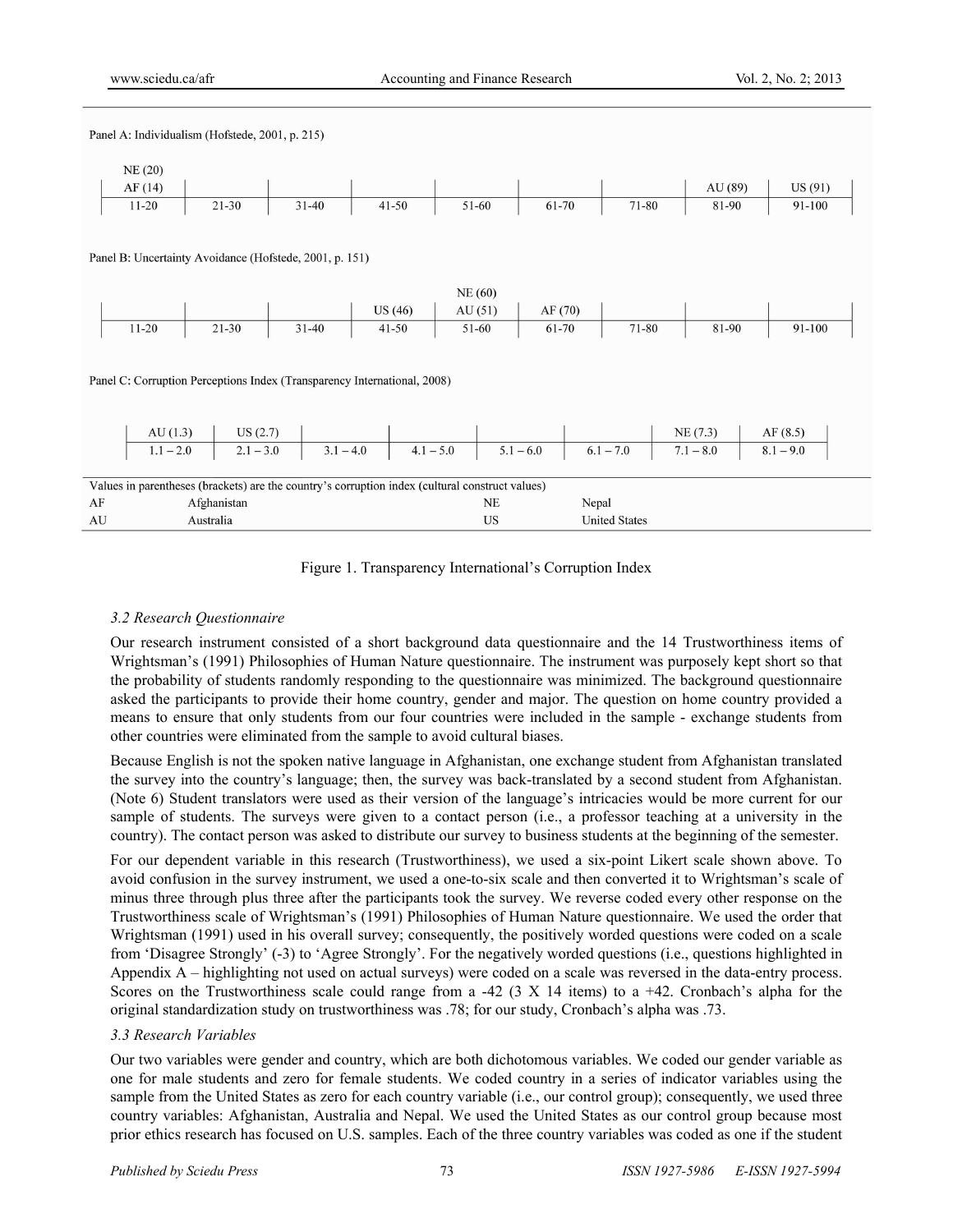came from that country; otherwise, the variable was coded as zero. We also controlled for an individual's level in college (i.e., freshman [0], sophomores [1], juniors [3] and seniors [4]).

We also controlled for social desirability response bias using Paulhus' (1991) Impression Management Subscale that asks participants to respond to 20 statements on a seven-point Likert scale. The Impression Management Subscale (IMS) reverse codes every other response; for example, the first two questions on the IMS are "Sometimes I tell lies if I have to" and "I never cover up my mistakes". On the first statement, responding in a socially desirable manner is on the strongly disagree side of the Likert scale – telling a lie is not a socially desirable behavior. Similarly, on the second statement, responding in a socially desirable manner is on the strongly agree side of the Likert scale – covering up one's mistakes is not a socially desirable behavior. Consequently, scores on the Impression Management Subscale (IMS) could range from 0 to 20. Cronbach's alpha for the IMS ranges from .75 to .86 (Paulhus, 1988); the IMS has a Cronbach's alpha of .80 in this study.

## **4. Data Analysis**

The actual range of trustworthiness scores for the 315 students in our study was a  $-25$  to a  $+28$  (Table 2). While the upper point on the range of scores are quite similar for the students from Afghanistan  $(+17)$ , Australia  $(+26)$  and the United States (+28), the upper point on the range of scores is not as expansive on the positive side of the scale for the sample of students from Nepal (i.e., only  $a + 3$ ). Our range of scores for social desirability response bias for the 315 students in our study was a 0 to a 16 (Table 2). While the range of the data are quite similar for the students from Afghanistan, Nepal and the United States (i.e., between 0 and 16), the range is not as expansive for the sample of students from Australia (i.e., between 0 and 9). The only difference between male and female students' average responses was for social desirability response bias for the students from the United States; female students' scored higher on Paulhus' Impression Management subscale ( $p = 0.026$ ).

|                    | Afghanistan                                       | Australia      | Nepal         | <b>USA</b>     | Total/Avg.     |  |
|--------------------|---------------------------------------------------|----------------|---------------|----------------|----------------|--|
| <b>Trust Score</b> |                                                   |                |               |                |                |  |
| Men                | $-0.6$                                            | 2.2            | $-12.3$       | $-3.1$         | $-3.4$         |  |
| Women              | 0.7                                               | 3.5            | $-7.9$        | 1.1            | 0.0            |  |
| Total              | 0.1                                               | 2.9            | $-10.2$       | $-0.9$         | $-1.7$         |  |
| Range              | $-22$ to $+17$                                    | $-23$ to $+26$ | $-25$ to $+3$ | $-24$ to $+28$ | $-25$ to $+28$ |  |
| <b>SDRB</b> Score  |                                                   |                |               |                |                |  |
| Men                | 5.9                                               | 5.7            | 5.6           | 5.3            | 5.5            |  |
| Women              | 5.2                                               | 4.9            | 5.6           | 6.5            | 5.8            |  |
| Average            | 5.5                                               | 5.3            | 5.6           | 5.9            | 5.7            |  |
| Range              | 1 to 13                                           | $0$ to 9       | 0 to 12       | $0$ to 16      | $0$ to $16$    |  |
| <b>SDRB</b>        | Social Desirability Response Bias (Paulhus, 1991) |                |               |                |                |  |
| Trustworthiness    | Level of individual trust (Wrightsman, 1991)      |                |               |                |                |  |

Table 2. Test Scores by Country

Our two individual difference variables dealt with whether or not an individual's propensity to trust others varied by: gender (H1) and country (H2); our regression model (Table 3) provides support for both of these hypotheses. The students from both Australia and Nepal had significantly different levels of trust (as measured on Wrightsman's Trustworthiness scale, 1991). Male students indicated a lower level of trust than female students

 $(p = 0.002)$ . While the students from Nepal had a significantly lower level of trust than the students from the United States ( $p < 0.000$ ), the students from Australia had a significantly higher level of trust than the students from the United States ( $p = 0.022$ ). There was not a significant difference in the level of trust between the students from Afghanistan and the students from the United States. Finally, an individual's level of trust did not vary with their propensity to respond in a socially desirable manner (i.e., our control variable).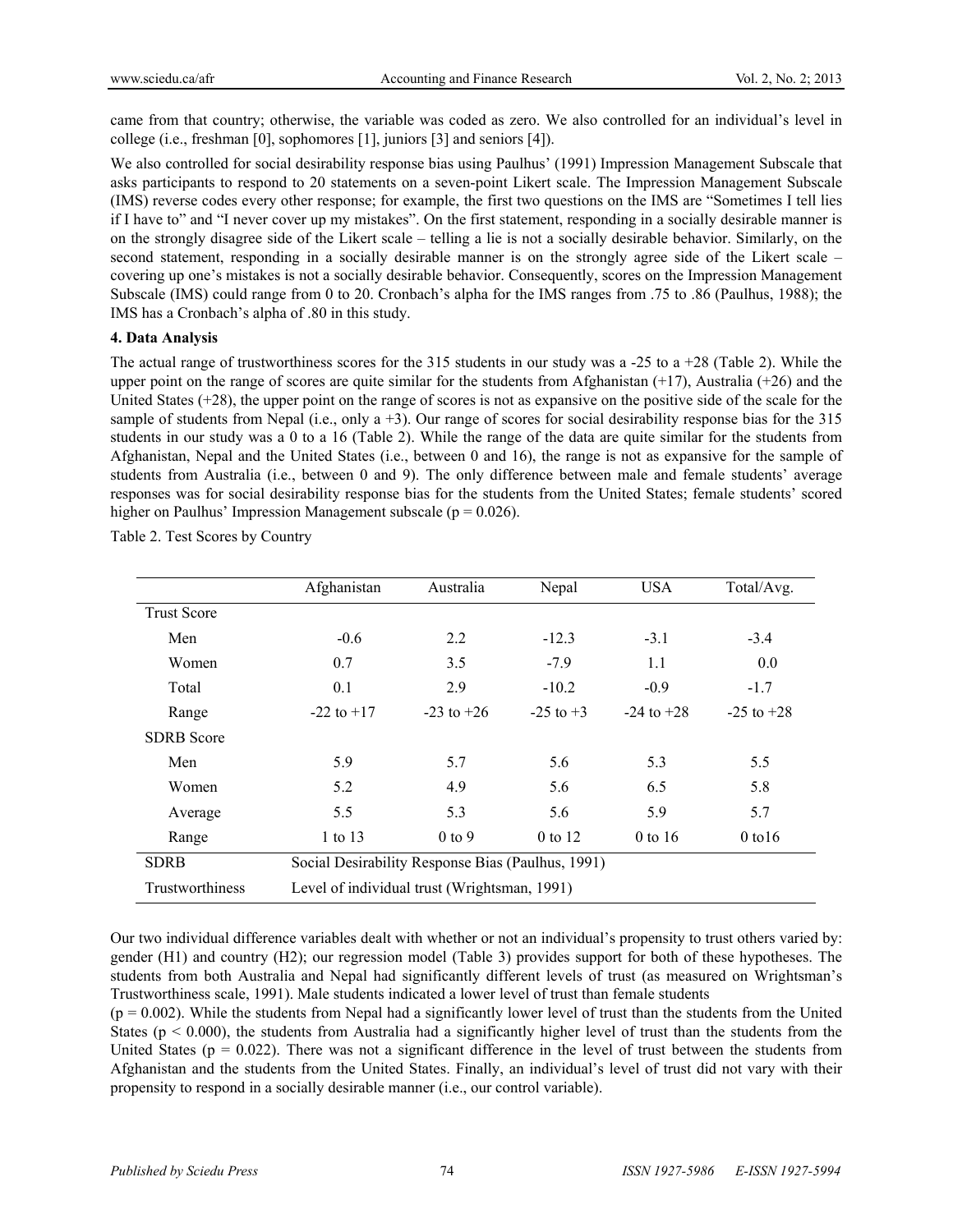| Adjusted $R^2$   | F Stat      | Prob F       |                                                                       |                |
|------------------|-------------|--------------|-----------------------------------------------------------------------|----------------|
| .183             | 24.45       | ${}_{0.000}$ |                                                                       |                |
| Term             | Coefficient | T Stat       | Prob $T$                                                              | Part Adj $R^2$ |
| <b>NEPAL</b>     | $-4.81$     | $-7.00$      | ${}_{0.000}$                                                          | .149           |
| <b>GENDER</b>    | $-1.58$     | $-3.16$      | 0.002                                                                 | .023           |
| <b>AUSTRALIA</b> | 1.69        | 2.30         | 0.022                                                                 | .011           |
| <b>COUNTRY</b>   | States)     |              | Indicator variable coded as 1 (0) for students from Nepal (the United |                |
| <b>GENDER</b>    |             |              | Indicator variable coded as $1(0)$ for male (female) students         |                |

## Table 3. Regression Model for Trustworthiness

# **5. Conclusions**

Our study examined the propensity of individuals from Afghanistan, Australia, Nepal and the United States to trust the actions of others. Prior research has predominantly focused on the United States in determining trust and the role it plays in an individual's decision-making process. The contribution of this research to the current literature in three areas: differences among countries in the level of trust and gender differences in trust; both of these findings have implications for the auditing profession. Our findings show that an individual's level of trust varied between the students from the United States and the students from Nepal and Australia; however, there was not a difference between level of trust varied between the students from the United States and the students from Afghanistan. Our analysis also includes a finding that an individual's trust level associates with the participant's gender.

While we took the precaution to control for socially desirable responding by using Paulhus' (1991) instrument, it was not a significant factor in our analysis. It may be that the ranges of the scores for each country were so similar that social desirability response bias was not a factor; another possible explanation is that the indicator variables for three of the four countries (i.e., the U.S. was our control country and thus coded as zero for the other three indicator variables) absorbed the influence of this factor.

Our findings also indicate that an individual's gender (H1) was a factor in the level of trust; women were more trusting than men in our sample. The implication here for the practice of auditing suggests a mix in the gender composition of the audit team. The increased level of trust found in women might be offset by their increased sensitivity to the ethical implications of cues within the audit environment (Bernardi & Arnold, 1994).

Our finding of differences among countries (H2) in the level of individual trust has implications in the field of international auditing. While the countries of the world are working at harmonizing their accounting and auditing standards, differences in the amount of work actually done on an audit could be determined by the level of trust in a client. For example, our findings suggest that auditors from Nepal would probably do more audit work than auditors from Afghanistan, Australia, and the United States. Similarly, our findings suggest that auditors from Australia would probably do less audit work than auditors from Afghanistan, Nepal and the United States, which suggest that practitioners be more skeptical of the results of Australian audits. It may be that the level of freedom in these countries could influence the level of trust. For example, in a country dominated by another country such as Nepal, the level of concern over freedom may make individuals less trusting. Conversely, in a free society such as Australia, the level of trust should be significantly higher.

Our research has three limitations. First, the sample comes from university students who may not represent the entire population from their countries. Second, we used students as surrogates for newly-hired auditors' attitudes; a justification for this procedure is that research indicates that attitudes concerning dishonesty are carried forward into the workplace from college (Lawson, 2004; Sims, 1993). Third, while prior research examined samples from the United States and this research added individuals from Afghanistan, Australia, and Nepal, the findings of this research may still not be generalizable to other populations.

Future research should include samples from other countries whose cultural constructs provide contrasts with those of the countries we sampled. For example, with respect to individualism, the countries we sampled fell at either end of the spectrum (Figure 1: Panel A) for individualism; future studies could sample from countries closer to the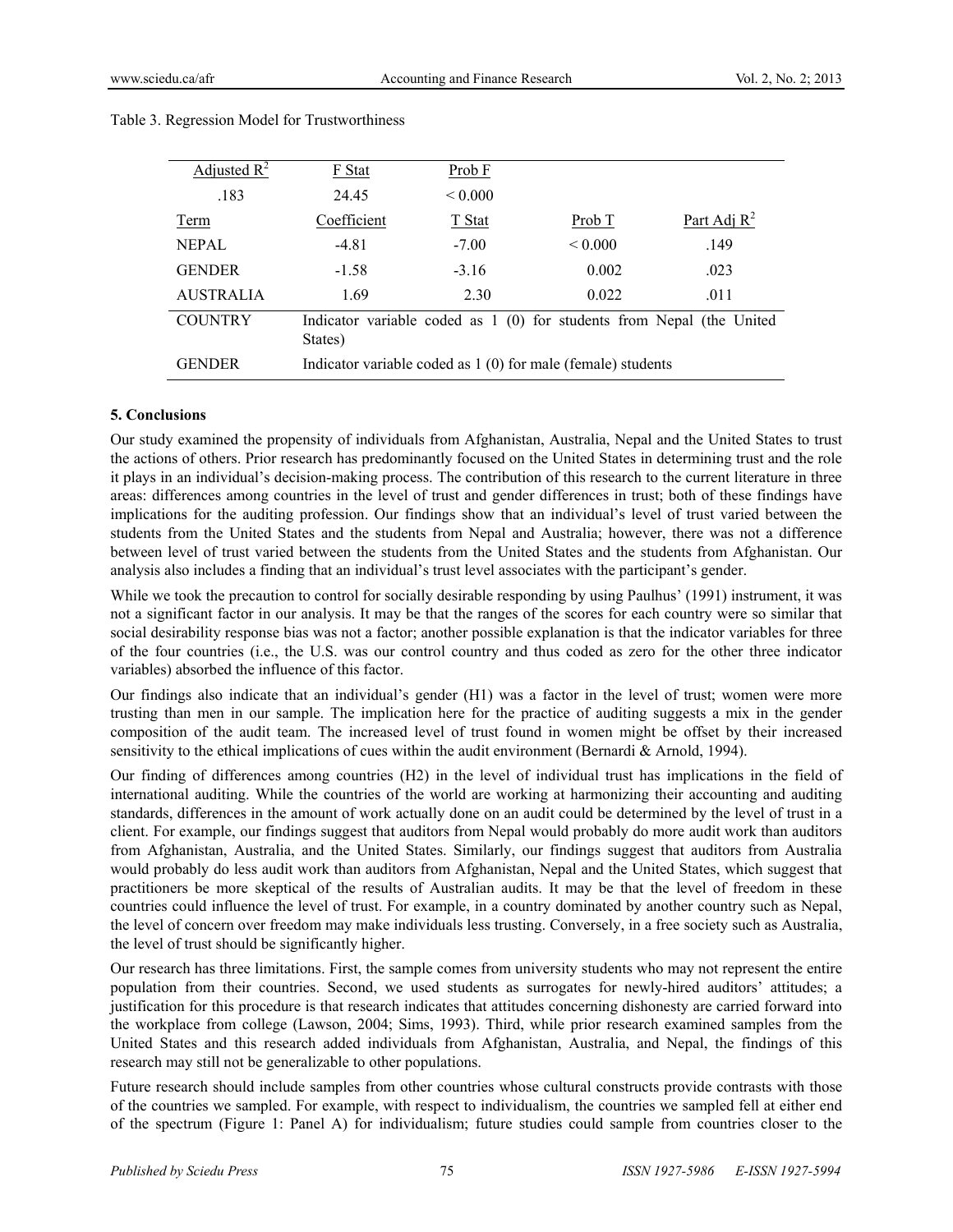middle of the spectrum being careful to provide an adequate separation to ensure contrast. The same situation exists for the corruption perceptions index where our countries fell at either end of this spectrum. The opposite was true for uncertainty avoidance where our sample came from the center of this spectrum (Figure 1: Panel B); here, future research might select countries at either end of this spectrum.

#### **References**

- Albrecht, W. S., & Willingham, J. J. (1993). An evaluation of SAS No. 53, The auditor's responsibility to detect and report errors and irregularities. 102-124, in *The Expectation Gap Standards,* American Institute of Certified Public Accountants: New York, NY.
- Alesina, A. & La Ferrara, E. (2002). Who trusts others? *Journal of Public Economic,* 85 (2), 207-234. http://dx.doi.org/10.1016/S0047-2727(01)00084-6
- Anderson, U. & Marchant, G. (1989). Auditor's assessment of the competence and integrity of auditee personnel, *Auditing: A Journal of Practice & Theory*, 8 (Supp), 1-16.
- Arnold, D. F., Bernardi, R. A., & Neidermeyer, P. E. (1999). The effect of independence on decisions concerning additional audit work: A European perspective, *Auditing: A Journal of Practice & Theory,* 18 (Supplement), 2, 45-67.
- Arnold, D. F., Sr., Bernardi, R. A. & Neidermeyer, P. E. (2001). The associations between European materiality estimates and client integrity, national culture and litigation, *International Journal of Accounting*, 36 (4), 45-67.
- Ayers, S. and Kaplan, S. (2003). Review partners' reactions to contact partner risk judgments of prospective clients, *Auditing: A Journal of Practice & Theory*, 21 (1), 29-45.
- Beaulieu, P. R. (2001). The effects of judgments of new clients' integrity upon risk judgments, audit evidence, and fees, *Auditing: A Journal of Practice & Theory*, 20 (2), 85-99.
- Bernardi, R. A. & Arnold, D. F. (1997). Examination of Moral Development within Public Accounting by Gender, Staff Level, and Firms, *Contemporary Accounting Research*, 14 (4), 653-668. http://dx.doi.org/10.1111/j.1911-3846.1997.tb00545.x
- Bernardi, R. A. & D. F. Arnold, Sr. (1994). The influence of client integrity and competence and auditor characteristics on materiality estimates, *Irish Accounting Review*, 1 (1), 1-23.
- Bernardi, R. A. (1994). Fraud detection: The effect of client integrity and competence and auditor cognitive style, *Auditing: A Journal of Practice & Theory*, 13 (Supplement), 68-84.
- Bernardi, R. A. (1997). Probability of fraud estimates: The impact of client integrity and competence, *Research on Accounting Ethics*, 3 (1), 119-140.
- Buchan, N., Johnson, E. & Croson, R. (2006). Let's get personal: An international examination of the influence of communication, culture, and social distance on other regarding preferences, *Journal of Economic Behavior and Organization,* 60 (3), 373-398. http://dx.doi.org/10.1016/j.jebo.2004.03.017
- Buller, F. P., Kohis, J. J. & Anderson, K. S. (1991). The challenge of global ethics, *Journal of Business Ethics* 10 (10), 767-775*.* http://dx.doi.org/10.1007/BF00705711
- Dasgupta, S. (1988). Truth as a commodity, In D. Gambetta (Ed.), *Trust: Making or breaking cooperative relations*, (pp. 49-72). New York, NY: Basil Blackwell.
- Dirks & Ferrin, (2002). Trust in leadership: a meta-analytic findings and implications for research and practice, *Journal of Applied Psychology,* 87 (4), 611-628. http://dx.doi.org/10.1037/0021-9010.87.4.611
- Feingold, A. (1994). Gender differences in personality: a meta-analysis, *Psychological Bulletin,* 116 (3), 429-456. http://dx.doi.org/10.1037/0033-2909.116.3.429
- Golesorkhi, B. (2006). Gender differences and similarities in judgments of trust, *Women in Management Review*, 21 (2), 195-210. http://dx.doi.org/10.1108/09649420610657380
- Goodwin, J. (1999). The effects of source integrity and consistency of evidence on auditors' judgments, *Auditing: A Journal of Practice & Theory*, 18 (2), 1-16.
- Hall, M. A. (2006). Researching Medical Trust in the United States, *Journal of Health Organization and Management*, 20 (5), 456-467. http://dx.doi.org/10.1108/14777260610701812
- Hofstede, G. (1980). *Culture's Consequences*, 1st Edition, Sage Publications: Beverly Hills, CA.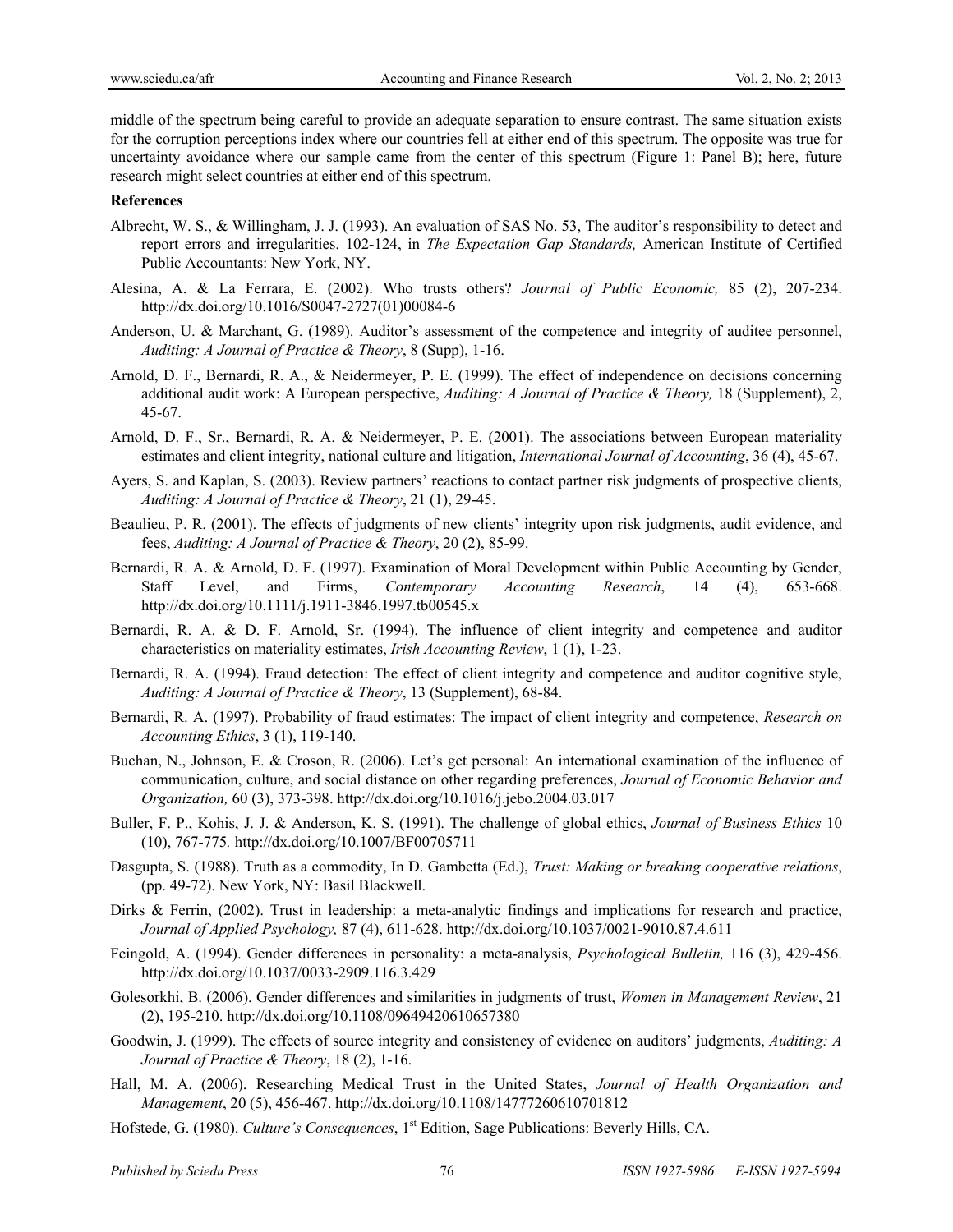- Hofstede, G. (1984). Cultural Dimensions in management and Planning*. Asia Pacific Journal of Management*, 1 (2), 81-99. http://dx.doi.org/10.1007/BF01733682
- Hofstede, G. (2001). *Culture's Consequences*, 2nd Edition, Sage Publications: Beverly Hills, CA.
- Husted, B. W. (1999). Wealth, culture, and corruption, *Journal of International Business Studies*, 30 (2), 339-360. http://dx.doi.org/10.1057/palgrave.jibs.8490073
- Johnstone, K. M. & Bedard, J. C. (2004). Audit firm portfolio management decisions, *Journal of Accounting Research*, 42 (4), 659-690. http://dx.doi.org/10.1111/j.1475-679X.2004.00153.x
- Kerler, W. A. & Killough, L. N. (2009). The effects of satisfaction with a client's management during a prior audit engagement, trust, and moral reasoning on auditors' perceived risk of management fraud, *Journal of Business Ethics*, 85 (2), 109-136. http://dx.doi.org/10.1007/s10551-008-9752-x
- Kizirian, T. G., Mayhew, W., & Sneathen L. D., Jr. (2005). The impact of management integrity on audit planning and evidence. *Auditing: A Journal of Practice & Theory***,** 24 (2), 49-67.
- Knapp, C. & Knapp, M. (2001). The effects of experience and explicit fraud risk assessment in detecting fraud with analytical procedures, *Accounting, Organizations, and Society*, 26 (1), 25-37. http://dx.doi.org/10.1016/S0361-3682(00)00005-2
- Krambia-Kapardis, M. (2002). A fraud detection model: A must for auditors. *Journal of Financial Regulation and Compliance,* 10 (3), 266-278. http://dx.doi.org/10.1108/13581980210810256
- Lawson, R. A. (2004). Is classroom Cheating related to business students' propensity to cheat in the 'real world'? *Journal of Business Ethics,* 49 (2), 189-199. http://dx.doi.org/10.1023/B:BUSI.0000015784.34148.cb
- Lee, C. C. & Welker, R. B. (2008). Identification of Perceived Interviewee Behaviors that Influence Auditors' Assessment of Deception, *International Journal of Auditing*, 12 (3), 205-220. http://dx.doi.org/10.1111/j.1099-1123.2008.00380.x
- Loebbecke, J. K., Eining, M. M., & Willingham, J. J. (1989). auditors' experience with material irregularities: Frequency, nature and delectability. *Auditing: A Journal of Practice & Theory,* 9 (1), 1-28.
- Mautz, R. K. and H. A. Sharaf. 1961. *The Philosophy of Auditing*, American Accounting Association: Evanston, IL.
- Mishra, A. K. (1996). Organizational responses to crisis: The centrality of trust, in Kramer, R. M. and Tyler, T. R. (Eds.), *Trust in Organizations: Frontiers of theory and research*, 261-287, London: Sage.
- Munter, P., & Ratcliffe, T. A. (1998). Auditor's responsibilities for detection of fraud. *National Public Accountant* 43 (6), 37-43.
- Paulhus, D. L. (1991). Balanced Inventory of Desirable Responding (BIDR), In J. P. Robinson, P. R. Shaver, and L. S. Wrightsman (Eds.), *Measures of Personality and Psychological Attitudes*, Vol. 1, *Measures of social psychological attitudes*, (pp. 37-41). New York, NY: Academic Press.
- Paulhus, D. L. (1988). 'Development of the Balanced Inventory of Desirable Responding', Unpublished Manuscript, University of British Columbia.
- Pincus, K. V. (1990). Auditor individual differences and fairness of presentation judgments, *Auditing: A Journal of Practice & Theory*, 9 (3), 150-166.
- Ponemon, L.A. & Gabhart, D. L. (1993). Ethical reasoning in accounting and auditing, *Research Monograph Number 21*, CGA-Canada Research Foundation, Vancouver, BC.
- Rempel, J., Holmes, J. & Zanna, M. (1985). Trust in close relationships, *Journal of Personality and Social Psychology,* 49 (1), 95-112. http://dx.doi.org/10.1037/0022-3514.49.1.95
- Rest, J. R. (1979). *Development in Judging Moral Issues,* Center for the Study of Ethical Development, University of Minnesota, Minneapolis, MN: University of Minnesota Press.
- Rosanas, J. & Velilla, M. (2003). Loyalty and trust as the ethical bases of organizations, *Journal of Business Ethics*, 44 (1), 49-59. http://dx.doi.org/10.1023/A:1023238525433
- Rose, J. M. (2007). Attention to evidence of aggressive financial reporting and intentional misstatement judgments: Effects of experience and trust, *Behavioral Research in Accounting*, 19 (1), 215-229. http://dx.doi.org/10.2308/bria.2007.19.1.215